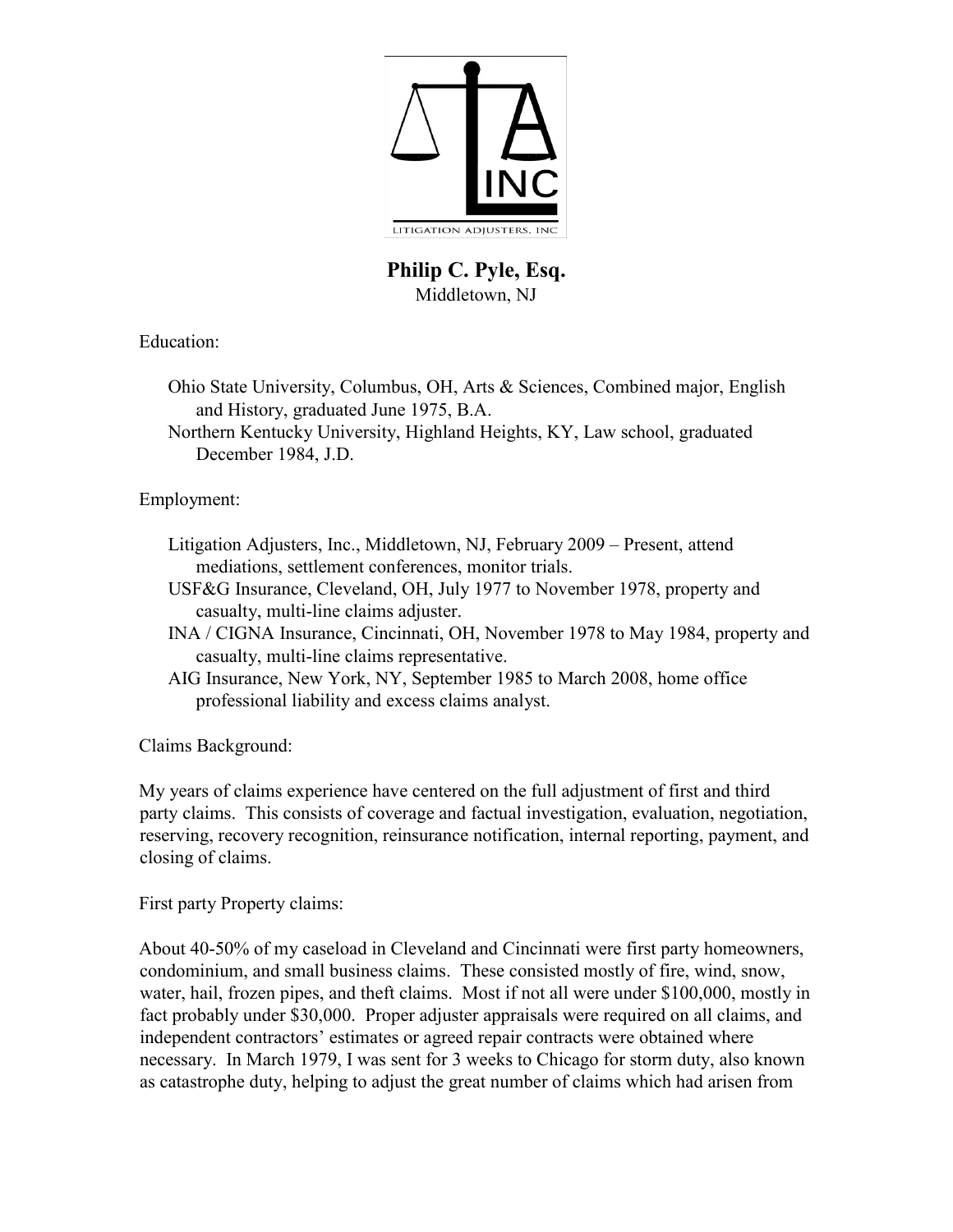

the 8 foot accumulation of ice and snow in the Great Lakes snow belt over that past winter of 1978-1979.

Third party Casualty claims:

About 50-60% of my caseload in Cleveland and Cincinnati were third party property damage and bodily injury claims. Many of the claims in Cincinnati were through INAESIS, a self-insured account, in which we essentially were a claims handling service for self-insureds. Grocery store insureds involved slip and fall injury and foreign particle food adulteration claims. ESIS had two self-insured hospitals, for which my claims handling involved monitoring various incident reports, ranging from potential wrongful death and brain damage claims to simple lost denture claims of patients. Another industrial self-insured had two or three oversprays of a plastic from its plant along the Ohio River. I was the adjuster assigned to handle the clean up for the automobiles, houses and boats of multiple employee and neighboring residents. My most severe case in this period was handling the liability portion of a fire at a freeway motel of a major hotel chain insured, an arson by a disgruntled bar patron, with 8 people killed, and about 80 injured, and a nationally recognized Cincinnati plaintiff attorney with expertise in mass fire tort litigation. This became a matter of doing the best that we could to settle as many of the smaller claims as possible and to tender the balance of our \$1 million coverage and the defense to the excess carrier in as proper and expedient a manner as possible.

Professional Liability insurance:

In my 22 years with AIG in New York, I mostly handled lawyers and accountants malpractice claims. From 1985 to 1990, I was in the Lawyers professional liability claims department, handling lawyers, accountants and judges policies exclusively. In 1990, I transferred to the Excess claims department, where I remained until 1995. My caseload in Excess mostly involved the handling of aggregate loss run bordereaux, about half Fortune 500 insured bordereaux, and the other half the international accountancy firms and large law firms insured bordereaux on the London excess line slip account. In 1995, I transferred back to the Lawyers professional liability claims department, bringing the London line slip lawyers and accountants cases back to the Lawyers department with me. In 1998-2000, the underwriting department stopped writing new lawyers policies, putting the Lawyers claims department into run-off. In late 2003, the Lawyers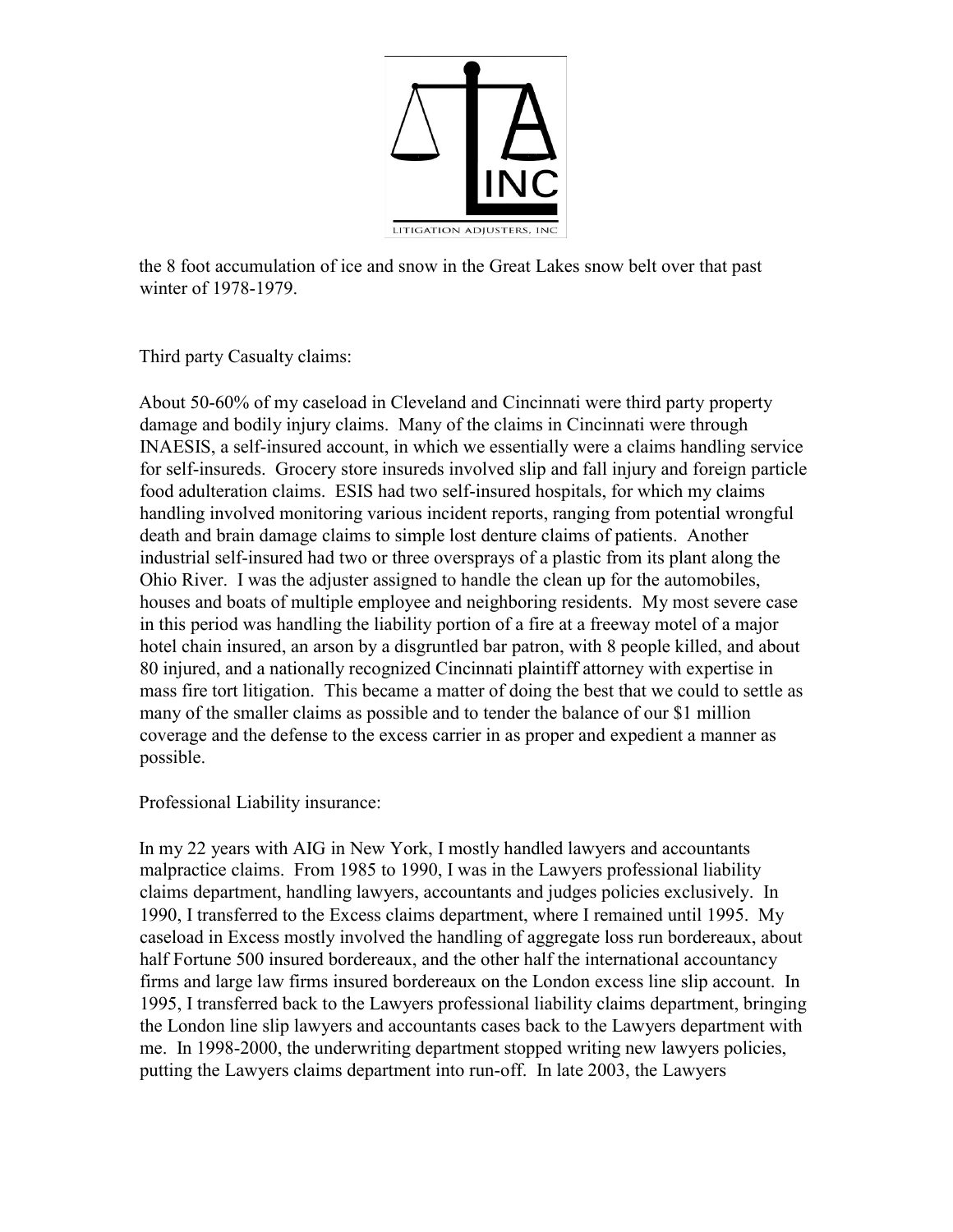

department was dissolved and merged into the Miscellaneous professional liability claims department. I was merged into the Miscellaneous professional department in the process, bringing my lawyers and accountants cases with me, where I remained, until I took my early retirement from AIG effective April 2008.

London line slip claims:

The London line slip claims mostly were extremely complex litigation against the then Big-8 accountancy firms, arising out of the 1985 Savings & Loan crisis, with defense costs regularly into the tens of millions of dollars. The line slips were an old Lloyds of London coffee house tradition of various insurers signing on for small percentages of various layers of coverage, so as to spread their risk high up into many layers of excess coverage. The higher layers supposedly might never be reached in the event of loss, and the indemnity and expense at the lower levels hopefully would be only a small percentage of those lower layers per insurer per loss. Most if not all of the then first tier Big-8 and second tier accountancy firms which I handled were layered to excess of \$100 million per policy year, with separate baskets of policy limits by grouping of countries, U.S. and exU.S, per policy year.

The London line slip claims first began to come into my caseload in about 1988, when I was in the Lawyers department. I received more when I went to the Excess department in 1990. These claims were very active, with a fully staffed Lawyers Specialty claims department built around them from about 1990 to 1998. In 2001 to 2003, the payment frequency was going into run off, and the remaining London line slip claims were given to me to complete the run off of about \$100 million remaining in reserves on the program. My completion of the run-off included reporting to management for permission to take down what significant reserves safely could be taken down, and recommending for transfer to the Complex claims department those cases with significant reserves that needed to remain active for handling, while handling other of the active claims to a conclusion myself.

The coverage and claim payment rules for the big accountant firms on the London line slip were very challenging mathematically, e.g. reallocating earlier paid but later made claims to higher layers of coverage based on policy rules requiring such reallocation of later paid but earlier made claims based on the chronological date that the claims were first made. This required intensive bordereau review by me, picking out the exposures to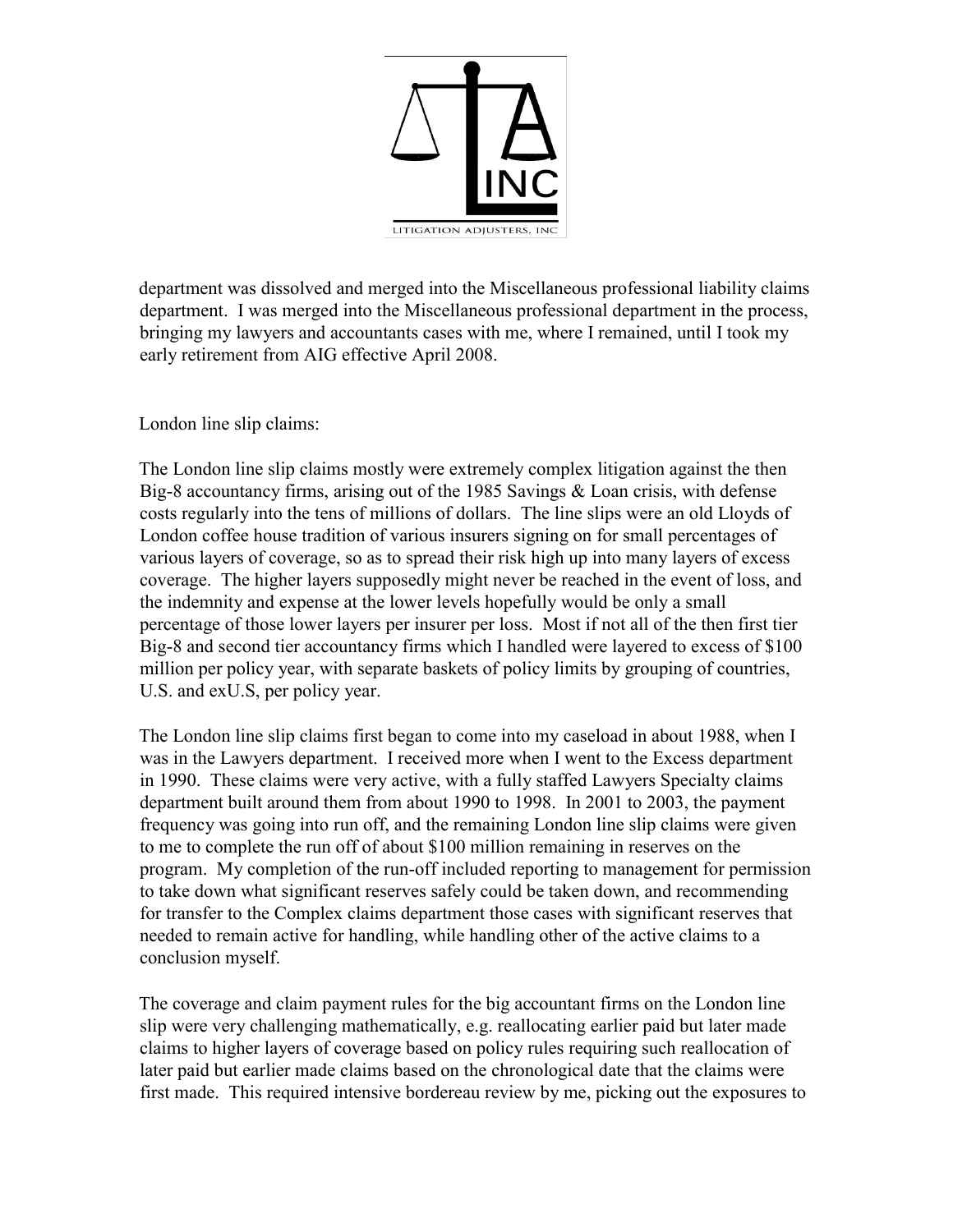

my files and spreadsheeting them to my layers, for my reserve purposes. There were thousands of claims, in excess of 10,000 claims on these bordereaux, requiring a knowledge of those which were open on unexhausted policy years, excess of SIR, and with a potential exposure to be calculated for my layers. It required working closely with the brokers, J.H.Minet, Aon, and Marsh, who prepared the bordereaux with the insureds, and had the additional information needed as to other carriers, and other layers, and balancing the policy SIR tranches set up across several years of extending and run off coverages with different SIR's for each year to obtain a 100% level of coverage, and no more, if possible, for an insured's policy for each policy year. The London line slip claims were about 30-50% of my caseload at any given time.

## Excess Coverages:

During my time in the Excess claims department, 1990 to 1995, in addition to my London line slip claims, which were heavy excess professional liability aggregate accounts in themselves, I handled various other products liability excess aggregate accounts. This included a sundry of large products and pharmaceutical manufacturers, monitoring their claims bordereaux for erosion of underlying coverages, and transacting when the erosion came into our layers. Any policy year bordereaux with more than 10 or 20 claims typically was handled as one claim file, with separate files for each claim on a policy year with 10 or less claims, or with some unique or catastrophic value such as to warrant establishing a separate file.

## Lawyers and Miscellaneous E&O Coverages:

My lawyers E&O claims ranged from sole practitioners, to small and medium sized law firms, to large law firms. Before the lawyers underwriting went into run off, my lawyers claims were mostly small and medium sized firms. These were mostly real estate, plaintiff injury, divorce, and securities type cases. I had large law firms on the London line slip, although the London account was mostly accountancy firm claims. In 19971998, while the Lawyers department was still fully staffed, I handled the patent attorneys claims, which by their nature were generally high exposure, frequently policy limits exposure claims, when alleged malpractice occurred on an insured patent law firm's large industrial account. From about 2003 to 2008, the only new lawyers policies being written were mostly for certain panel counsel defense firms, and an actively underwritten corporate counsel employed lawyers line of coverage, on which I received claims, along with occasional new claims on expired policies under extended reporting period tail endorsements.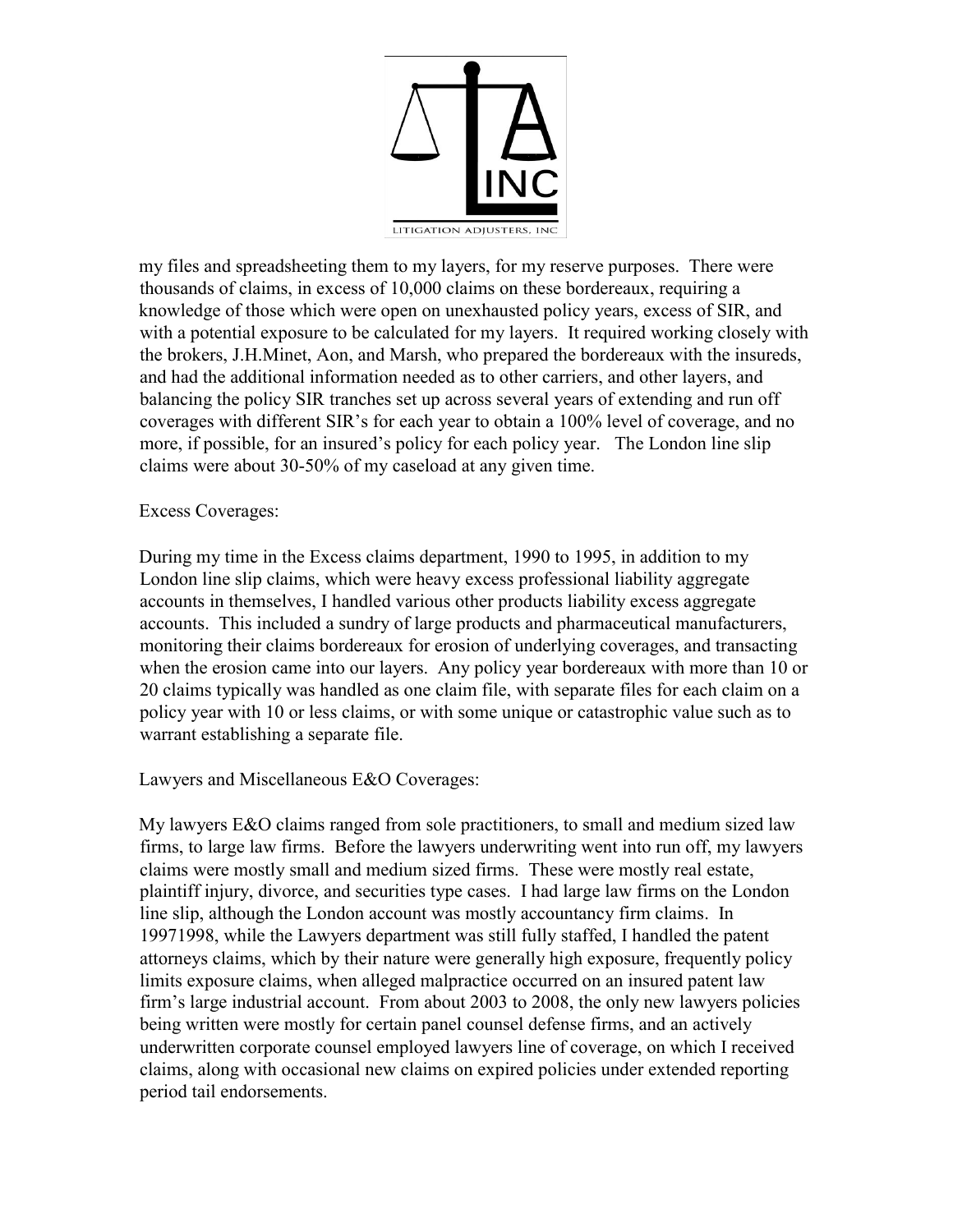

In the Miscellaneous professional liability claims department, 2003 to 2008, the lawyers cases eventually became less of my caseload, including the London line slip, perhaps 3040% at the time of my retirement in April 2008. My main line of cases in Miscellaneous was public officials, TPA's, associations, appraisers and home inspectors. The appraisers and home inspectors, while mostly not big dollar claims, had a high and accelerating claims frequency as the current housing crisis developed, and were very fact intensive to handle, and with a very knowledgeable, hands-on association to deal with as the named insured, and occasional claims well into 6-figures. The TPA claims for the most part involved self-funded employer-employee medical plans, with stop-loss excess carrier issues, and exposures frequently into 6 figures. The public officials claims were probably 60% employment practices, and 40% miscellaneous matters, including high exposure inverse condemnation taking claims arising out of zoning issues.

Writing and Reporting:

From about 1977 to 1990, all typing was done by a secretarial pool, with all letters dictated through a hand held or telephonic device. In 1990, when I went to Excess, I was allowed to have a computer at my desk to assist with my bordereau work. By 1994 to 1996, most letter typing was being done on desktop computers by the professional staff and claims management themselves.

My writing responsibilities have always included mailing timely first notice and coverage acknowledgment letters. Significant reserve increases required a labor intensive reporting format, as a strict departmental policy, via back and forth draft reviews through successive layers of management through the claims V.P. with authority to perform the reserve increase. In the Excess claims department, from 1990 to 1995, the policies which I handled were heavily, sometimes 90% or more, reinsured. It was the duty of the claims handlers to notify and report to reinsurers as required. In the Lawyers and Miscellaneous departments, from 1995 to 2008, the reinsurance was handled by a separate department.

As the desktop computer entered the workforce, circa 1990-1995, and became a dominant feature thereof, my responsibilities as a claims handler over time came to include various data input projects for litigation management, annual policy year reserve reviews by line of business, and other programs.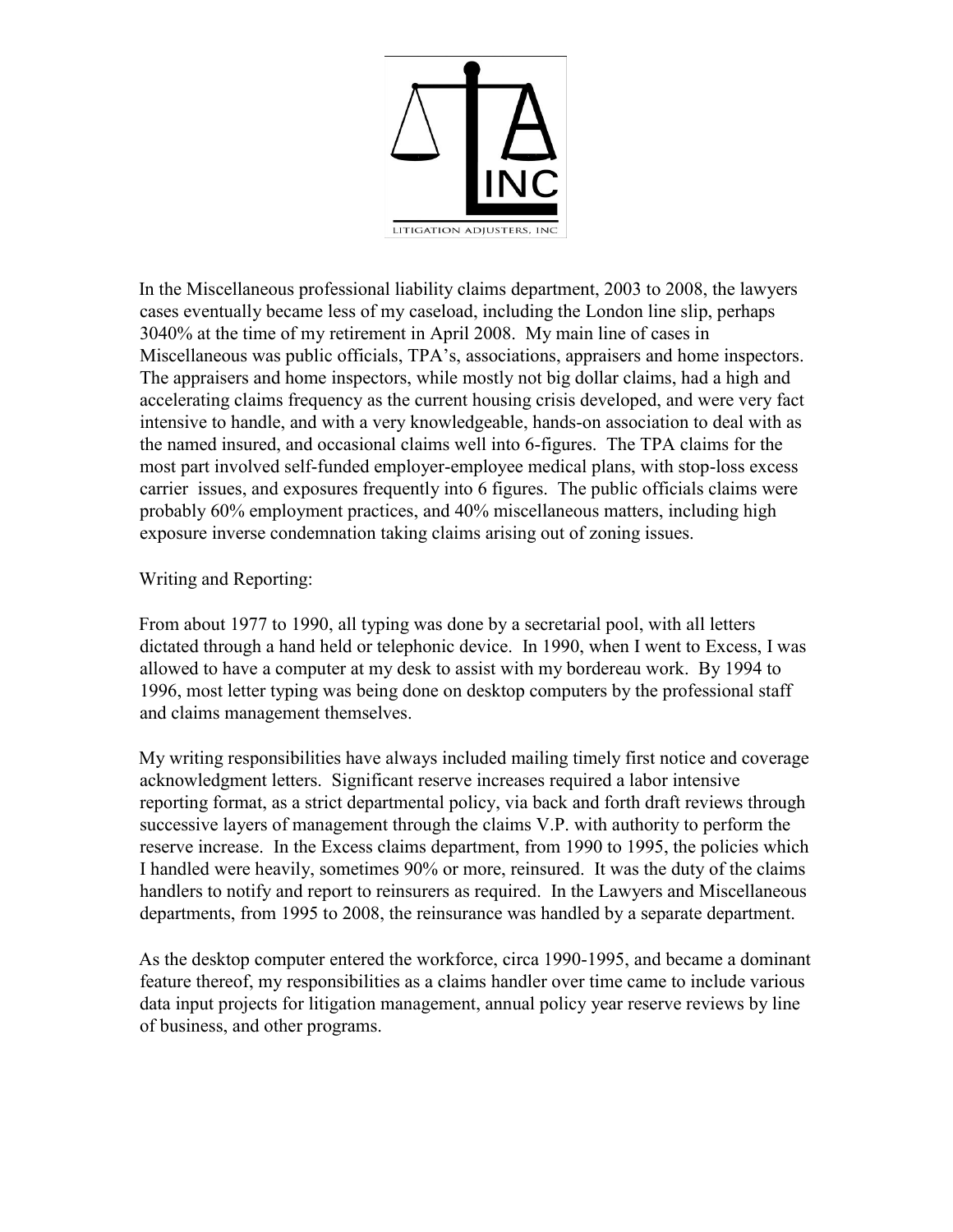

Settlement Authority:

My settlement authority at USF&G in 1977 was impressed upon me as unlimited authority, that is, policy limits authority. Authority was limited at INA in Cincinnati, especially with the ESIS self-insured accounts. One grocery chain allowed us \$10,000 per claim authority. The self-insured hospitals allowed us no authority. At AIG in New York, we had different kinds of authority: negotiation authority, reserve authority, payment authority, autonomy (aggregate payments) authority, all which may be different in the system. My authority was \$100,000 for most practical purposes, although in Excess I had \$200,000 payment authority on the system. Everyone's payment authority became less via increased computer security features post 2001. Most importantly, everyone's authority also was subject to the consent of the insured, under most of the professional liability policies, which conditioned settlement upon the consent of the insured.

Mediation Experience:

Prior to about 1985, as a property and casualty field adjuster, my negotiations took the form of my direct negotiations with unrepresented claimants, or with the claimant attorney if the claimant was represented by counsel. On litigated claims, negotiations with plaintiff attorney usually were conducted by defense counsel, but sometimes directly by me, and by my attendance before the judge as the claims adjuster on court ordered pre-trials.

Since 1985, as a professional liability home office adjuster, mediations have been the dominant form of pre-trial negotiation. In my 22 years at AIG, I attended perhaps 10 or 20 mediations in person, perhaps more, and I was available by phone for many more, probably 10 to 20 per year.

Since taking my early retirement from AIG in 2008, I have associated with Litigation Adjusters, Inc, a niche company in Los Angeles which focuses on mediations. My relationship is as an independent contractor, and I have handled one bodily injury mediation in Philadelphia for them in this capacity.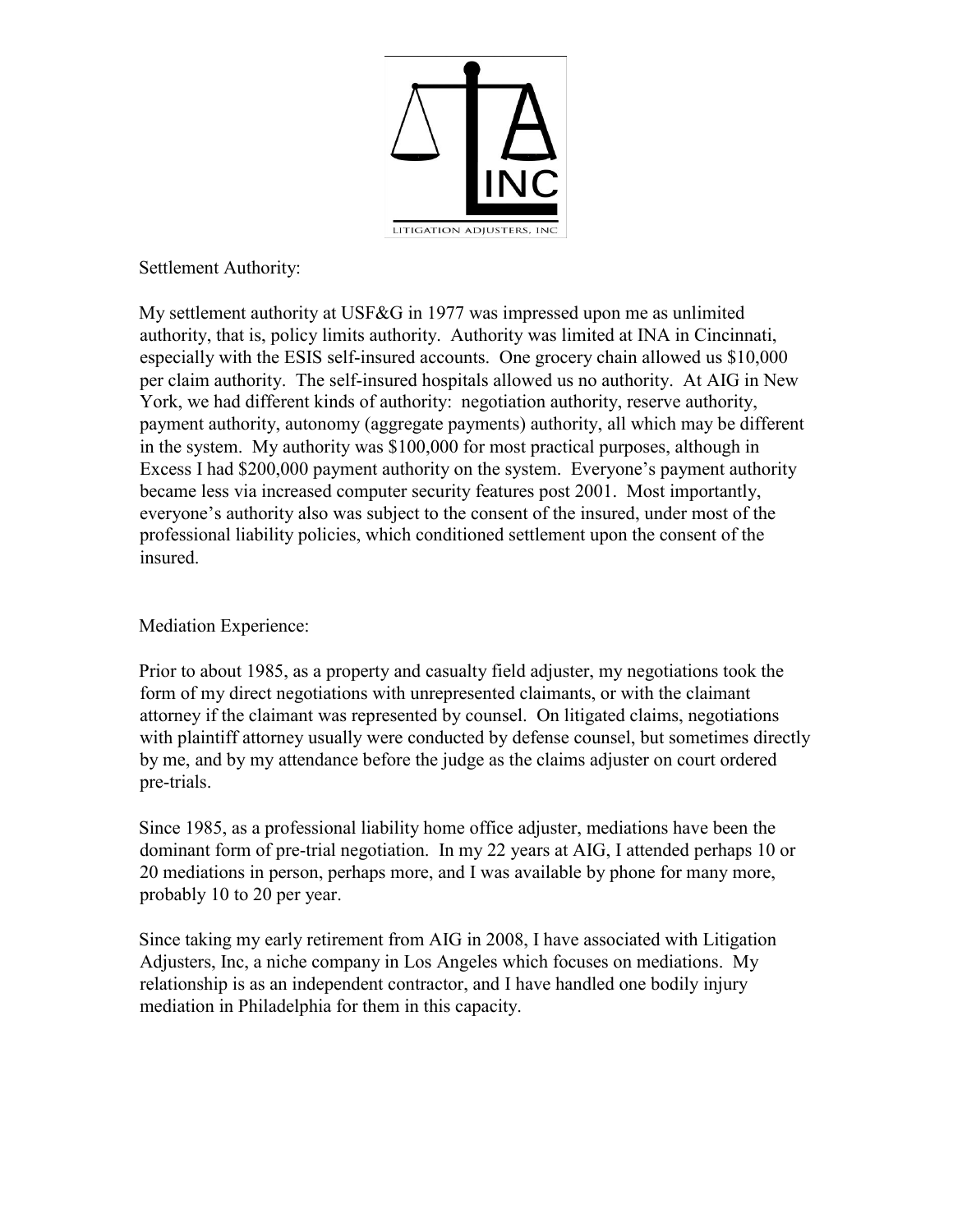

Case Witness Experience:

In my experience as a company adjuster, I have been a witness in 6 cases. First was with INA / CIGNA, an automobile accident case in Cincinnati. I appeared at trial to play a recorded statement that I had taken from a witness, who had given me a very favorable no liability statement as to the insured, but who was a witness for plaintiff at trial.

Second was an attorney malpractice claim at AIG, in the 1985-1990 time frame. I was deposed in an action against the carrier, seeking to stack the limits of a series of \$100,000 occurrence policies that the insured attorney had in professional liability coverage over the period of his alleged mishandling of the malpractice plaintiff ex-client's case. Plaintiff had been catastrophically injured, leaning against his rear bumper, when he asked his girlfriend to reach in and turn on the radio, and the manual transmission was in gear, and the car kicked back and broke his spine. There were 7 occurrence policies, as I recall, from the mid-to-late 1970's, before claims-made policies had become prevalent on the lawyers professional liability policies.

Third and fourth, I was deposed by an industrial insured, and by a pharmaceutical insured, concerning coverage issues arising out of claims which I had handled under their Excess policies in the 1990 to 1995 time frame. The industrial insured, as I recall, was contesting a coverage limitation or denial which I had issued. The pharmaceutical insured, as I recall, was contesting a coverage limitation or denial which the Toxic tort claims department had issued but in which I had a related loss run in the Excess aggregate claims department.

Fifth, I was deposed by an attorney insured in the 1996-2000 time frame, concerning coverage issues on the company's pursuit of his deductible, a \$10,000 deductible, as I recall.

Sixth, in the 2000-2004 time frame, I was a witness at a binding inter-company arbitration, in which Lloyds of London, through its New York counsel, was claiming that we should have pushed back the date of claim to the prior policy on a claim which was first reported in a policy year in which Lloyds reinsured the patent program at about a 90% level. The claim was first reported by the insured when the court ruled unfavorably against the insured's client, the patent litigation plaintiff, finding the subject patent valid and infringed but unenforceable due to the inequitable conduct of the insured patent attorneys in prosecuting the patent. Brutal though the words sound to the ear, these are the words which are used for this common defense in patent litigation. It was a renewal